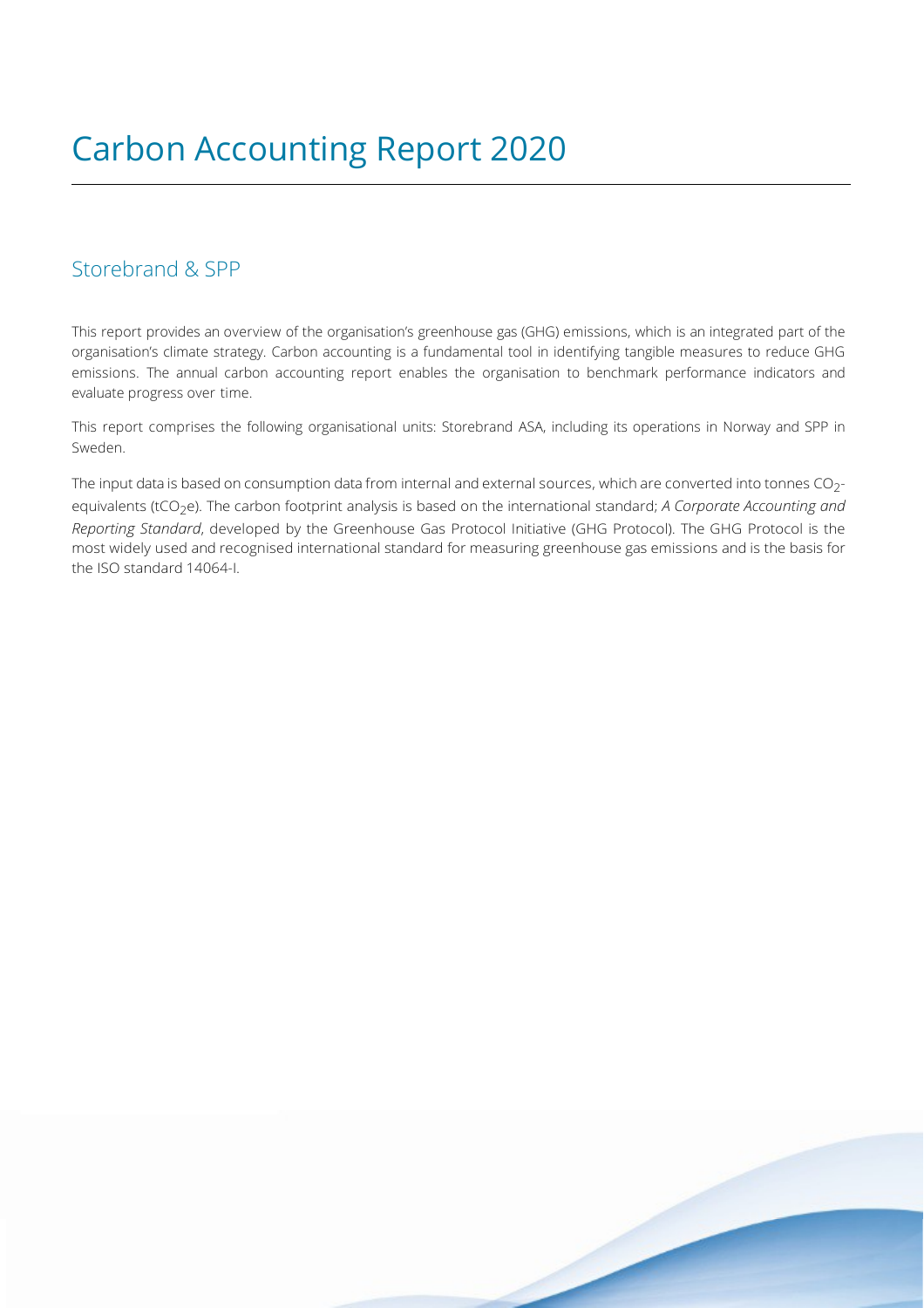# **CEMAsys.com**

# Reporting Year Energy and GHG Emissions

| <b>Emission source</b>                           | <b>Description</b>    | <b>Consumption</b>     | Unit               | <b>Energy</b>                | <b>Emissions</b>         | % share                  |
|--------------------------------------------------|-----------------------|------------------------|--------------------|------------------------------|--------------------------|--------------------------|
|                                                  |                       |                        |                    | (MWh)                        | tCO <sub>2</sub> e       |                          |
| <b>Transportation total</b>                      |                       |                        |                    | 5.9                          | 1.2                      | 0.3%                     |
| Diesel (NO)                                      |                       | 566.0 liters           |                    | 5.9                          | 1.2                      | 0.3%                     |
| <b>Scope 1 total</b>                             |                       |                        |                    | 5.9                          | $1.2$                    | 0.3%                     |
|                                                  |                       |                        |                    |                              |                          |                          |
| <b>Electricity total</b>                         |                       |                        |                    | 2,612.6                      | 107.1                    | 24.9%                    |
| <b>Electricity Nordic mix</b>                    | Lysaker               | 2,035,839.0            | kWh                | 2,035.8                      | 83.5                     | 19.4 %                   |
| <b>Electricity Nordic mix</b>                    | Stockholm             | 576,786.0              | kWh                | 576.8                        | 23.6                     | 5.5 %                    |
| <b>DH Nordic locations total</b>                 |                       |                        |                    | 1,929.9                      | 41.2                     | 9.6%                     |
| District heating SE/Stockholm                    |                       | 473,421.0              | kWh                | 473.4                        | 28.9                     | 6.7%                     |
| District cooling SE/Stockholm                    |                       | 176,742.0              | kWh                | 176.7                        |                          |                          |
| District heating<br>NO/Lysaker/Fornebu/Lilleaker |                       | 1,279,781.0            | kWh                | 1,279.8                      | 12.3                     | 2.9%                     |
| <b>Scope 2 total</b>                             |                       |                        |                    | 4,542.6                      | 148.3                    | 34.5%                    |
|                                                  |                       |                        |                    |                              |                          |                          |
| <b>Waste total</b>                               |                       |                        |                    |                              | 21.2                     | 4.9%                     |
| Residual waste, incinerated                      |                       | 35,173.0               | kg                 | $\sim$                       | 17.7                     | 4.1 %                    |
| Paper waste, recycled                            |                       | 27,505.0               | kg                 | $\overline{\phantom{a}}$     | 0.6                      | 0.1%                     |
| Glass waste, recycled                            |                       | 4,184.0                | kg                 |                              | 0.1                      |                          |
| Metal waste, recycled                            |                       | 1,442.0                | kg                 | $\sim$                       | ÷,                       | $\overline{\phantom{a}}$ |
| Organic waste, recycled                          |                       | 47,458.0               | kg                 | $\centerdot$                 | 1.0                      | 0.2%                     |
| Plastic waste, recycled                          |                       | 6,185.0                | kg                 | ÷,                           | 0.1                      | $\blacksquare$           |
| EE waste, recycled                               |                       | 616.0                  | m <sup>3</sup>     | $\overline{a}$               | 1.5                      | 0.3%                     |
| EE waste, recycled                               |                       | 1,590.0                | kg                 | $\blacksquare$               | $\sim$                   | $\blacksquare$           |
| Wood waste, recycled                             |                       | 520.0                  | kg                 | $\overline{\phantom{a}}$     | $\sim$                   | ÷,                       |
| Special waste                                    | Annet avfall          | 8,020.0                | kg                 | $\overline{\phantom{a}}$     | 0.2                      | $\overline{\phantom{a}}$ |
| <b>Business travel total</b>                     |                       |                        |                    | $\blacksquare$               | 257.3                    | 59.8%                    |
| Taxi                                             |                       | 691,278.0              | <b>NOK</b>         | $\overline{\phantom{a}}$     | $\overline{\phantom{a}}$ |                          |
| Flights                                          |                       | 230.1                  | tCO <sub>2</sub> e |                              | 230.1                    | 53.5 %                   |
| Train (SE)                                       | TOG SJ                | 158,673.0              | pkm                | $\blacksquare$               | $\overline{a}$           |                          |
| Mileage all. car (NO)                            |                       | 155,367.0              | km                 | $\overline{\phantom{a}}$     | 21.8                     | 5.1 %                    |
| Mileage all. car (NO)                            | km godtgjørelse SE    | 36,323.0               | km                 | $\qquad \qquad \blacksquare$ | 5.1                      | 1.2 %                    |
| Mileage all. el car Nordic                       |                       | 43,061.0               | km                 | $\overline{\phantom{a}}$     | 0.3                      | 0.1 %                    |
| Mileage all. el car Nordic                       | km godtgjørelse SE EL | 6,616.0                | km                 |                              |                          |                          |
| Water total                                      |                       |                        |                    | $\blacksquare$               | 2.3                      | 0.5%                     |
| Water supply, municipal                          |                       | 6,617.0 m <sup>3</sup> |                    | $\overline{\phantom{a}}$     | 2.3                      | 0.5%                     |
| <b>Scope 3 total</b>                             |                       |                        |                    | ٠                            | 280.8                    | 65.2%                    |
| <b>Total</b>                                     |                       |                        |                    | 4,548.5                      | 430.3                    | 100.0%                   |
| KJ                                               |                       |                        |                    | 16,374,480,192.0             |                          |                          |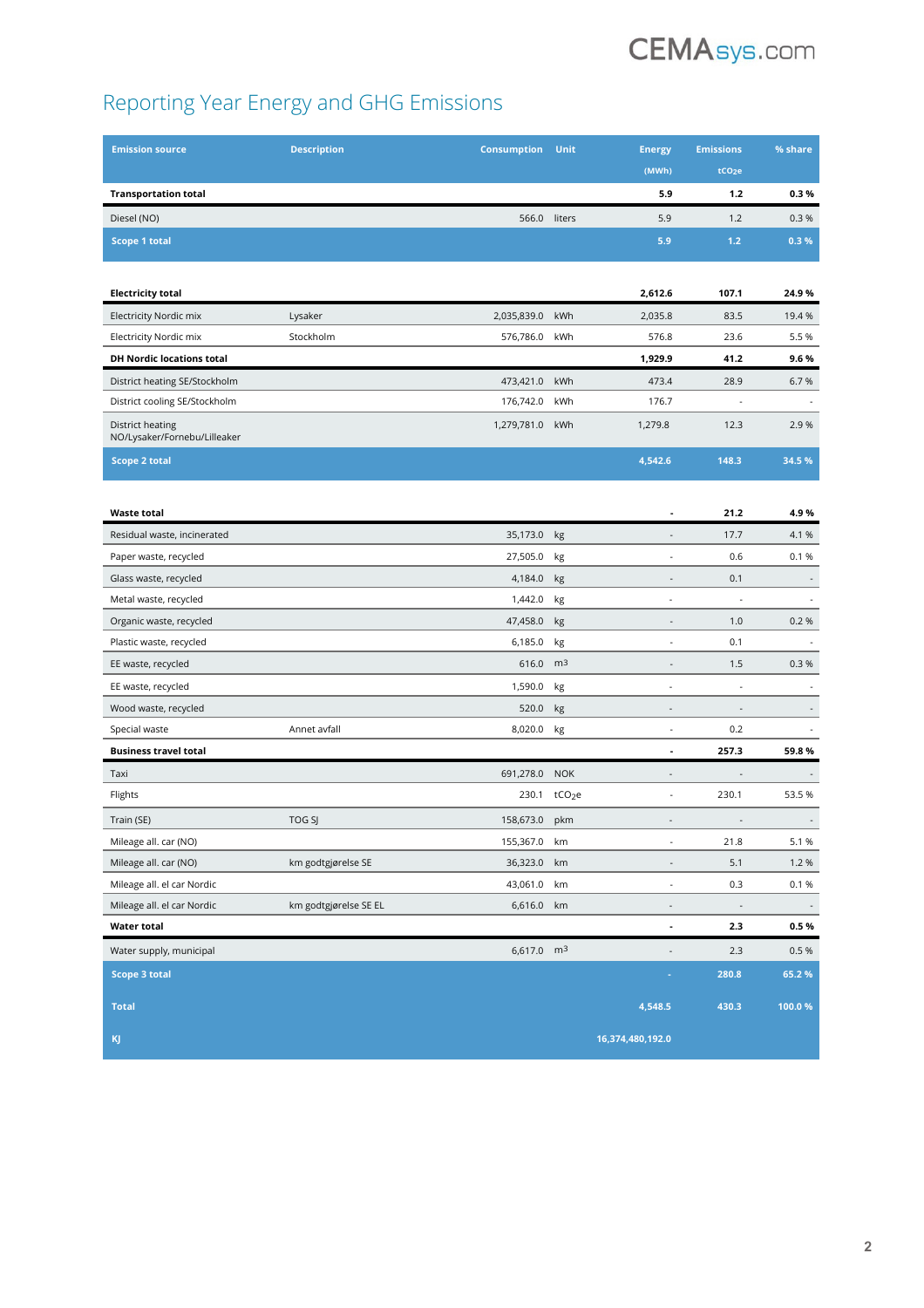

## Carbon Accounting

In the carbon accounting for 2020, Storebrand and SPP had a total of 430,3 tons CO<sub>2</sub>-equivalents (tCO<sub>2</sub>e). This was a reduction of 1 096,6 tCO<sub>2</sub>e, or 71,8 %, compared to 2019. One reason for the reduction was due to travel restrictions caused by the Covid-19 pandemic in 2020, and because of less waste generation and electricity use due to mandatory home office in parts of 2020.

The greenhouse gas (GHG) emissions in 2020 were separated into scope 1, 2, and 3 in the following way:

**Scope 1:**  $1,2$  tCO<sub>2</sub>e (0,3 %) Scope 2:  $148,3 \text{ tCO}_2$ e  $(34,5 \text{ %})$ Scope 3:  $280,8 \text{ tCO}_2$ e  $(65,2 \text{ %})$ 

From 2019 to 2020 there was an increase in emissions from scope 1 and a reduction in emissions from scope 2 and 3.

### Scope 1

Company cars: Diesel consumption from one company car in Norway.

### Scope 2

Electricity: Measured use of electricity in company owned or leased locations. The table shows emissions from electricity with the location-based emission factor Nordic Mix. Note that the emission factor Nordic Mix has increased by 4,8% compared to 2019. Electricity with a market-based emission factor, called Market-based electricity (GoO & residual), is presented on page 5. Guaranties of Origin (GoO) has been purchased for 100% of the electricity consumption. For consumption with GoO, the emission factor is zero. Consumption of electricity without GoO's have the emissions factor Nordic Residual Mix is used. This new practice of presenting electricity with two different emissions factors was introduced in 2015. This is further explained under Scope 2 in the Methodology section.

District heating and cooling: Consumption of energy from district heating and cooling per location reported.

#### Scope 3

Air travel: Annual emissions from air travel reported in  $tCO<sub>2</sub>e$  from travel agency.

Mileage allowance: Emissions from traveling with employees' own vehicles from mileage allowance, reported in km.

Waste: Reported annual waste generation in kg per type and recycling or incineration processes.

Other travel: Reported travel by train in Sweden.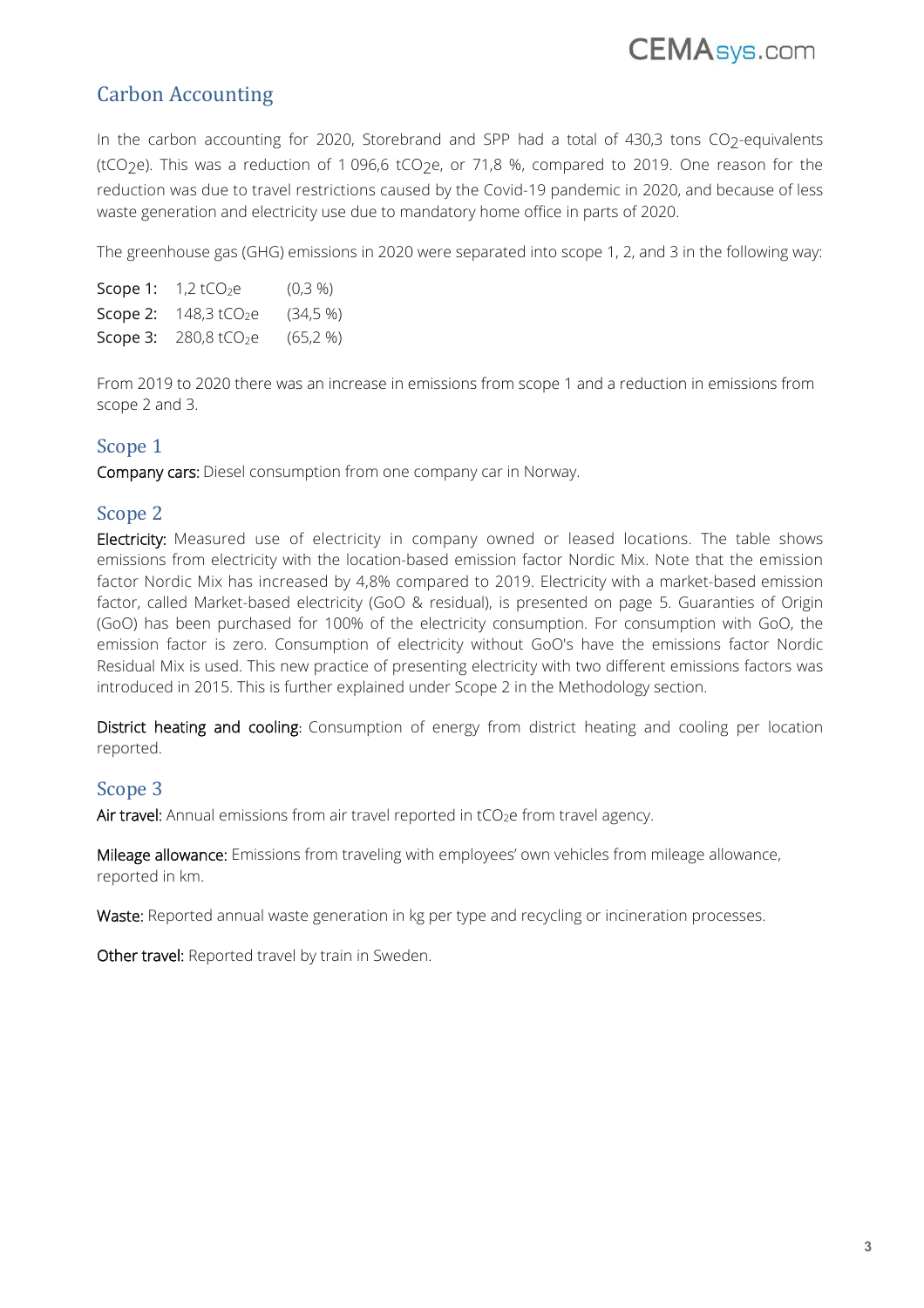

## Annual GHG Emissions

| <b>Category</b>                                  | <b>Description</b>    | 2018                     | 2019                         | 2020                         | % change from<br>previous year |
|--------------------------------------------------|-----------------------|--------------------------|------------------------------|------------------------------|--------------------------------|
| <b>Transportation total</b>                      |                       | 1.4                      | 1.1                          | 1.2                          | 16.8%                          |
| Diesel (NO)                                      |                       | 1.4                      | 1.1                          | 1.2                          | 16.8%                          |
| <b>Scope 1 total</b>                             |                       | 1.4                      | 1.1                          | $1.2$                        | 16.8%                          |
|                                                  |                       |                          |                              |                              |                                |
| <b>Electricity total</b>                         |                       | 142.1                    | 121.8                        | 107.1                        | $-12.1%$                       |
| Electricity Nordic mix                           | Lysaker               | 101.6                    | 89.4                         | 83.5                         | $-6.6%$                        |
| <b>Electricity Nordic mix</b>                    | Stockholm             | 33.6                     | 27.6                         | 23.6                         | $-14.4%$                       |
| Electricity Nordic mix                           | Göteborg              | 1.2                      | 1.0                          |                              | $-100.0%$                      |
| Electricity Nordic mix                           | Sundsvall             | 0.7                      | $\blacksquare$               | ÷,                           |                                |
| Electricity Nordic mix                           | Västerås              | 1.3                      | 1.2                          | $\qquad \qquad \blacksquare$ | $-100.0%$                      |
| Electricity Nordic mix                           | Malmø                 | 2.7                      | 2.1                          | ÷,                           | $-100.0%$                      |
| <b>Electricity Nordic mix</b>                    | Linköping             | 0.5                      | 0.5                          | $\centerdot$                 | $-100.0%$                      |
| Electricity Nordic mix                           | Jonköping             | 0.5                      | ÷,                           | $\centerdot$                 |                                |
| <b>DH Nordic locations total</b>                 |                       | 59.6                     | 60.2                         | 41.2                         | $-31.6%$                       |
| District heating SE/Goteborg                     |                       | 1.0                      | 1.0                          | $\qquad \qquad \blacksquare$ | $-100.0%$                      |
| District heating SE/Stockholm                    |                       | 18.4                     | 35.2                         | 28.9                         | $-18.1%$                       |
| District heating Sweden mix                      |                       | 1.3                      | ÷                            | $\qquad \qquad \blacksquare$ |                                |
| District cooling SE/Stockholm                    |                       | 6.9                      | ÷                            |                              |                                |
| District heating<br>NO/Lysaker/Fornebu/Lilleaker |                       | 27.9                     | 13.0                         | 12.3                         | $-5.5%$                        |
| District heating SE/Tannefors                    |                       | 0.6                      | 2.9                          | ÷,                           | $-100.0%$                      |
| District heating SE/Vasteras                     |                       | 0.8                      | 4.0                          | $\qquad \qquad \blacksquare$ | $-100.0%$                      |
| District heating SE/Malmo                        |                       | 2.5                      | 4.0                          |                              | $-100.0%$                      |
| District cooling SE/Goteborg                     |                       |                          |                              |                              | $-100.0%$                      |
| District heating SE/Sundsvall                    |                       | 0.1                      | ÷,                           | ÷,                           |                                |
| Scope 2 total                                    |                       | 201.7                    | 182.0                        | 148.3                        | $-18.5%$                       |
|                                                  |                       |                          |                              |                              |                                |
| <b>Waste total</b>                               |                       | 33.9                     | 32.3                         | 21.2                         | $-34.3%$                       |
| Residual waste, incinerated                      |                       | 30.6                     | 29.0                         | 17.7                         | $-39.1%$                       |
| Paper waste, recycled                            |                       | 0.9                      | 1.2                          | 0.6                          | $-53.0%$                       |
| Glass waste, recycled                            |                       | 0.2                      | 0.1                          | 0.1                          | $-39.2%$                       |
| Metal waste, recycled                            |                       |                          | 0.1                          |                              | $-61.5%$                       |
| Organic waste, recycled                          |                       | 1.7                      | 1.6                          | 1.0                          | $-36.2%$                       |
| Plastic waste, recycled                          |                       | 0.2                      | 0.2                          | 0.1                          | $-28.4%$                       |
| EE waste, recycled                               |                       | ÷,                       | ÷,                           | 1.5                          | 100.0 %                        |
| EE waste, recycled                               |                       | $\overline{\phantom{a}}$ | $\sim$                       | $\overline{\phantom{a}}$     | 100.0%                         |
| Wood waste, recycled                             |                       | $\overline{\phantom{a}}$ | $\overline{\phantom{a}}$     | $\overline{a}$               | 100.0%                         |
| Special waste                                    | Annet avfall          | 0.2                      | ÷,                           | 0.2                          | 531.5%                         |
| <b>Business travel total</b>                     |                       | 1,161.6                  | 1,265.6                      | 257.3                        | $-79.7%$                       |
| Taxi                                             |                       |                          | 9.1                          | $\overline{\phantom{a}}$     | $-100.0%$                      |
| Taxi                                             |                       | 8.9                      | ÷,                           | L,                           | 100.0%                         |
| Flights                                          |                       | 1,125.0                  | 1,229.0                      | 230.1                        | $-81.3%$                       |
| Train (SE)                                       |                       | 1.8                      | 0.1                          | $\frac{1}{2}$                | $-100.0%$                      |
| Train (SE)                                       | TOG SJ                | $\blacksquare$           | $\overline{\phantom{a}}$     | $\qquad \qquad \blacksquare$ | 100.0%                         |
| Mileage all. car (NO)                            |                       | 25.8                     | 27.2                         | 21.8                         | $-20.1%$                       |
| Mileage all. car (NO)                            | km godtgjørelse SE    |                          |                              | 5.1                          | 100.0%                         |
| Mileage all. el car Nordic                       |                       | 0.2                      | 0.2                          | 0.3                          | 31.3%                          |
| Mileage all. el car Nordic                       | km godtgjørelse SE EL | $\overline{\phantom{a}}$ | $\qquad \qquad \blacksquare$ | ÷,                           | 100.0%                         |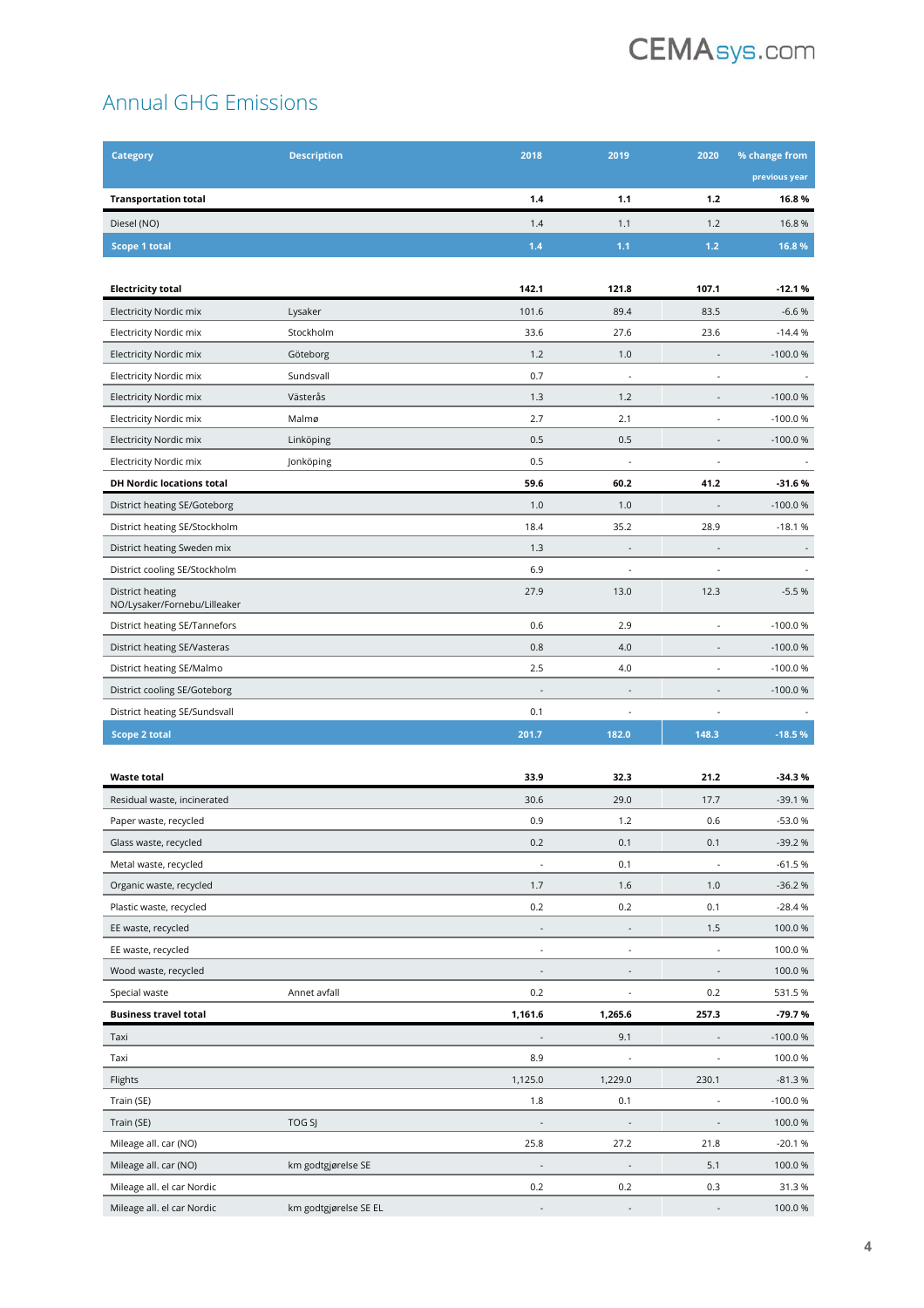# **CEMAsys.com**

| Kmgodtgjørelse(SE) total   | 45.3    | 40.9    | $\blacksquare$           | $-9.9%$   |
|----------------------------|---------|---------|--------------------------|-----------|
| Diesel (B5)                | 12.2    | 11.0    | $\overline{\phantom{a}}$ | $-100.0%$ |
| Petrol                     | 33.0    | 29.8    | $\overline{\phantom{a}}$ | $-100.0%$ |
| Mileage all. el car Nordic | 0.1     | 0.1     |                          | $-100.0%$ |
| <b>Water total</b>         | 4.6     | 5.0     | 2.3                      | $-54.7%$  |
| Water supply, municipal    | 4.6     | 5.0     | 2.3                      | $-54.7%$  |
| Scope 3 total              | 1,245.5 | 1,343.7 | 280.8                    | $-79.1%$  |
| <b>Total</b>               | 1,448.6 | 1,526.9 | 430.3                    | $-71.8%$  |
| <b>Percentage change</b>   | 100.0%  | 5.4 %   | $-71.8%$                 |           |

## Annual Market-Based GHG Emissions

| Category                 | Unit               | 2018   | 2019                     | 2020                     |
|--------------------------|--------------------|--------|--------------------------|--------------------------|
| Electricity market-based | tCO <sub>2</sub> e | $\sim$ | $\overline{\phantom{a}}$ | $\overline{\phantom{a}}$ |
| Scope 2 market-based     | tCO <sub>2</sub> e | 59.6   | 60.2                     | 41.2                     |
| Total market-based       | tCO <sub>2</sub> e | 306.5, | 1,405.0                  | 323.2                    |
| <b>Percentage change</b> |                    | 100.0% | 7.5%                     | $-77.0%$                 |



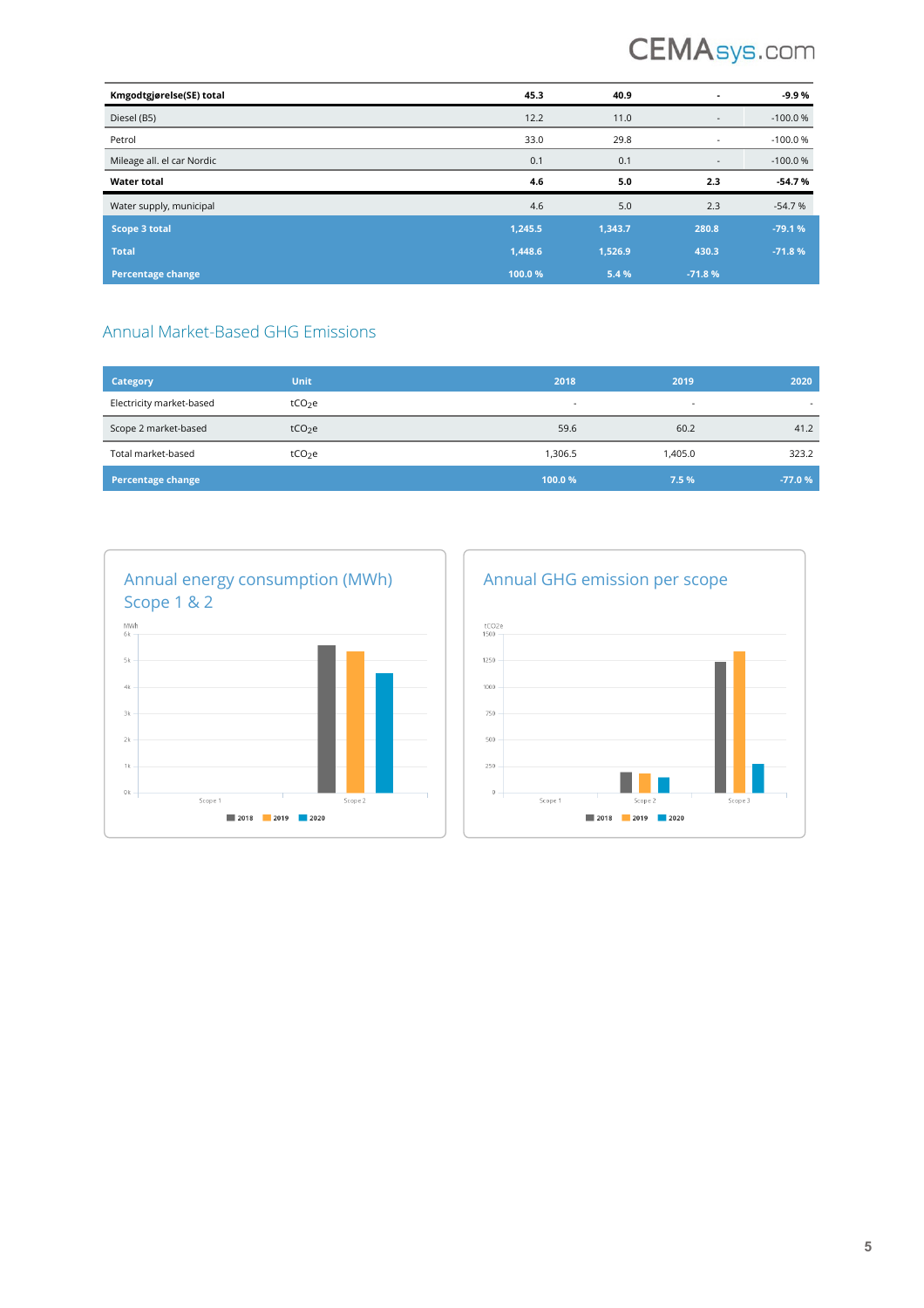

# Annual Key Energy and Climate Performance Indicators

| <b>Name</b>                   | Unit                 | 2018     | 2019     | 2020     | % change from |
|-------------------------------|----------------------|----------|----------|----------|---------------|
|                               |                      |          |          |          | previous year |
| Sum energy per location (MWh) |                      | 5,599.0  | 5,376.6  | 4,542.6  | $-15.5%$      |
| Sum square meters (m2)        |                      | 38,011.0 | 37,643.0 | 37,643.0 |               |
| Sum locations kWh/m2          |                      | 147.3    | 142.8    | 120.7    | $-15.5%$      |
| tCO2e/årsverk (Scope 1+2+3)   |                      | 0.9      | 0.9      |          | $-100.0%$     |
| tCO2e/AuM (Scope 1+2+3)       |                      | 0.1      | 1.8      |          | $-100.0%$     |
| <b>FTE</b>                    | Gjennomsnitt årsverk | 1,611.0  | 1,649.0  |          | $-100.0%$     |
| Asset under Management MNOK   | <b>MNOK</b>          | 12.367.0 | 831.0    |          | $-100.0%$     |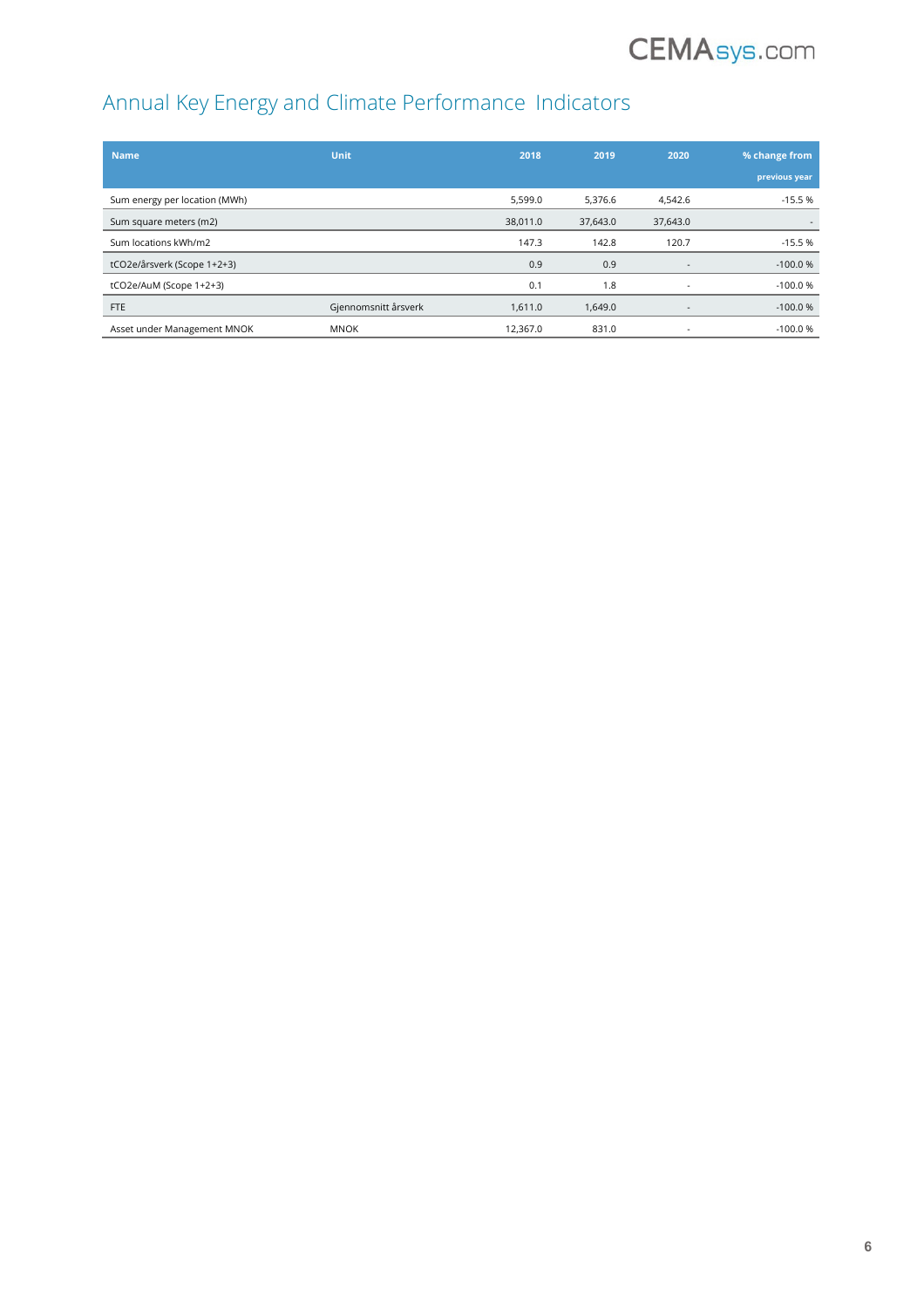

## Methodology

The Greenhouse Gas Protocol initiative (GHG Protocol) was developed by the World Resources Institute (WRI) and World Business Council for Sustainable Development (WBCSD). This analysis is done according to *A Corporate Accounting and Reporting Standard Revised edition*, currently one of four GHG Protocol accounting standards on calculating and reporting GHG emissions. The reporting considers the following greenhouse gases, all converted into  $CO_2$ -equivalents:  $CO_2$ ,  $CH_4$  (methane), N<sub>2</sub>O (laughing gas), SF<sub>6</sub>, HFCs, PFCs and NF3.

For corporate reporting, two distinct approaches can be used to consolidate GHG emissions: the equity share approach and the control approach. The most common consolidation approach is the control approach, which can be defined in either financial or operational terms.

The carbon inventory is divided into three main scopes of direct and indirect emissions.

Scope 1 includes all direct emission sources. This includes all use of fossil fuels for stationary combustion or transportation, in owned and, depending on the consolidation approach selected, leased, or rented assets. It also includes any process emissions, from e.g., chemical processes, industrial gases, direct methane emissions etc.

Scope 2 includes indirect emissions related to purchased energy; electricity and heating/cooling where the organisation has operational control. The electricity emission factors used in CEMAsys are based on national gross electricity production mixes from the International Energy Agency's statistics (IEA Stat). Emission factors per fuel type are based on assumptions in the IEA methodological framework. Factors for district heating/cooling are either based on actual (local) production mixes, or average IEA statistics.

In January 2015, the GHG Protocol published new guidelines for calculating emissions from electricity consumption. Primarily two methods are used to "allocate" the GHG emissions created by electricity generation to the end consumers of a given grid. These are the location-based and the market-based methods. The locationbased method reflects the average emission intensity of the grids on which energy consumption occurs, while the market-based method reflects emissions from electricity that companies have purposefully chosen (or not chosen).

Organisations who report on their GHG emissions will now have to disclose both the location-based emissions from the production of electricity, and the marked-based emissions related to the potential purchase of Guarantees of Origin (GoOs) and Renewable Energy Certificates (RECs).

The purpose of this amendment in the reporting methodology is on the one hand to show the impact of energy efficiency measures, and on the other hand to display how the acquisition of GoOs or RECs affect the GHG emissions. Using both methods in the emission reporting highlights the effect of all measures regarding electricity consumption.

The location-based method: The location-based method is based on statistical emissions information and electricity output aggregated and averaged within a defined geographic boundary and during a defined time period. Within this boundary, the different energy producers utilize a mix of energy resources, where the use of fossil fuels (coal, oil, and gas) result in direct GHG-emissions. These emissions are reflected in the location- based emission factor.

The market-based method: The choice of emission factors when using this method is determined by whether the business acquires GoOs/RECs or not. When selling GoOs or RECs, the supplier certifies that the electricity is produced exclusively by renewable sources, which has an emission factor of 0 grams CO<sub>2</sub>e per kWh.

However, for electricity without the GoO or REC, the emission factor is based on the remaining electricity production after all GoOs and RECs for renewable energy are sold. This is called a residual mix, which is normally substantially higher than the location-based factor. As an example, the market-based Norwegian residual mix factor is approximately 7 times higher than the location-based Nordic mix factor. The reason for this high factor is due to Norway's large export of GoOs/RECs to foreign consumers. In a market perspective, this implies that Norwegian hydropower is largely substituted with an electricity mix including fossil fuels.

Scope 3 includes indirect emissions resulting from value chain activities. The scope 3 emissions are a result of the